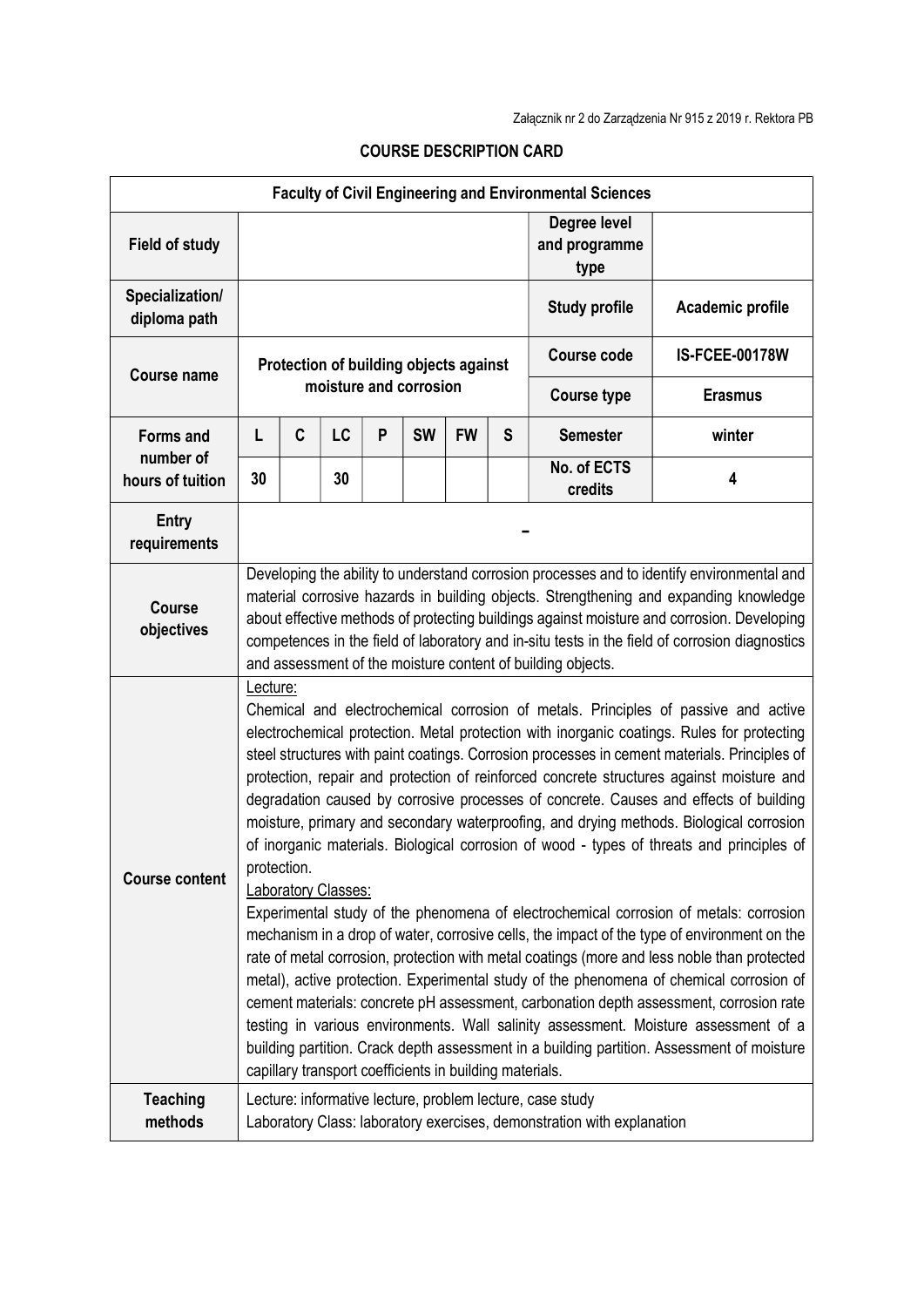|                                                                         | Lecture - semester assignment involving the analysis of corrosive causes and phenomena                |                        |                        |  |  |  |  |  |
|-------------------------------------------------------------------------|-------------------------------------------------------------------------------------------------------|------------------------|------------------------|--|--|--|--|--|
| <b>Assessment</b>                                                       | and a proposal of methods for repair and protection of the selected object (written study             |                        |                        |  |  |  |  |  |
|                                                                         | and multimedia presentation)                                                                          |                        |                        |  |  |  |  |  |
|                                                                         | method<br>Laboratory Class - performance of research tasks (in a team) and preparation of reports (in |                        |                        |  |  |  |  |  |
|                                                                         | a team), written test                                                                                 |                        |                        |  |  |  |  |  |
| Symbol of                                                               |                                                                                                       |                        | Reference to the       |  |  |  |  |  |
| learning                                                                | <b>Learning outcomes</b>                                                                              | learning outcomes      |                        |  |  |  |  |  |
| outcome                                                                 |                                                                                                       |                        | for the field of study |  |  |  |  |  |
| LO1                                                                     | knows and understands the corrosion processes occurring in                                            | K_B2_W01               |                        |  |  |  |  |  |
|                                                                         | materials and elements of building objects                                                            | K_B2_W11               |                        |  |  |  |  |  |
| LO <sub>2</sub>                                                         | knows the material and environmental causes of corrosion of                                           |                        | K_B2_W11               |  |  |  |  |  |
|                                                                         | building objects and is able to identify them                                                         |                        |                        |  |  |  |  |  |
|                                                                         | knows the methods of protection against moisture and corrosion                                        | K_B2_W05               |                        |  |  |  |  |  |
| LO <sub>3</sub>                                                         | of building objects and is able to assess their suitability for a                                     | K_B2_U11               |                        |  |  |  |  |  |
|                                                                         | particular application                                                                                |                        |                        |  |  |  |  |  |
|                                                                         | carries out laboratory and in-situ tests in the field of corrosion                                    | K_B2_U08               |                        |  |  |  |  |  |
| <b>LO4</b>                                                              | diagnostics and assessment of the moisture content of building                                        |                        |                        |  |  |  |  |  |
|                                                                         | objects                                                                                               |                        |                        |  |  |  |  |  |
| LO <sub>5</sub>                                                         | prepares test reports, interprets test results and<br>draws                                           | K_B2_U10               |                        |  |  |  |  |  |
|                                                                         | conclusions                                                                                           |                        |                        |  |  |  |  |  |
| Symbol of                                                               |                                                                                                       | Type of tuition during |                        |  |  |  |  |  |
| learning                                                                | Methods of assessing the learning outcomes                                                            | which the outcome is   |                        |  |  |  |  |  |
| outcome                                                                 |                                                                                                       | assessed               |                        |  |  |  |  |  |
| LO1                                                                     | semester assignment, written test                                                                     | L, LC                  |                        |  |  |  |  |  |
| LO <sub>2</sub>                                                         | semester assignment, written test                                                                     | L, LC                  |                        |  |  |  |  |  |
| LO <sub>3</sub>                                                         | semester assignment, written test                                                                     | L, LC                  |                        |  |  |  |  |  |
| LO4                                                                     | verification of the correctness of the research task                                                  |                        | <b>LC</b>              |  |  |  |  |  |
| LO <sub>5</sub>                                                         | verification of the correctness of the report                                                         | LC                     |                        |  |  |  |  |  |
|                                                                         | No. of hours                                                                                          |                        |                        |  |  |  |  |  |
|                                                                         | participation in lectures                                                                             | 30                     |                        |  |  |  |  |  |
|                                                                         | preparation of semester assignment (L)                                                                | 20                     |                        |  |  |  |  |  |
|                                                                         | participation in laboratory class                                                                     | 30                     |                        |  |  |  |  |  |
| <b>Calculation</b>                                                      | preparation of reports on research tasks (LC)                                                         | 10                     |                        |  |  |  |  |  |
|                                                                         | preparation for written tests (LC)                                                                    | 20                     |                        |  |  |  |  |  |
|                                                                         | participation in consultations (L, LC)                                                                | $\overline{2}$         |                        |  |  |  |  |  |
|                                                                         | <b>TOTAL:</b>                                                                                         | 112                    |                        |  |  |  |  |  |
|                                                                         |                                                                                                       |                        | No. of                 |  |  |  |  |  |
|                                                                         | <b>HOURS</b>                                                                                          | <b>ECTS</b>            |                        |  |  |  |  |  |
|                                                                         |                                                                                                       | credits                |                        |  |  |  |  |  |
| Student workload – activities that require direct teacher participation | 62                                                                                                    | 2.5                    |                        |  |  |  |  |  |
|                                                                         | 61                                                                                                    | 2.5                    |                        |  |  |  |  |  |
| <b>Basic</b>                                                            | Groysman A. Corrosion for everybody. Dordrecht: Springer, 2010.                                       |                        |                        |  |  |  |  |  |
| references                                                              | Knöfel D. Corrosion of building materials. New York: Van Nostrand Reinhold, 1978                      |                        |                        |  |  |  |  |  |